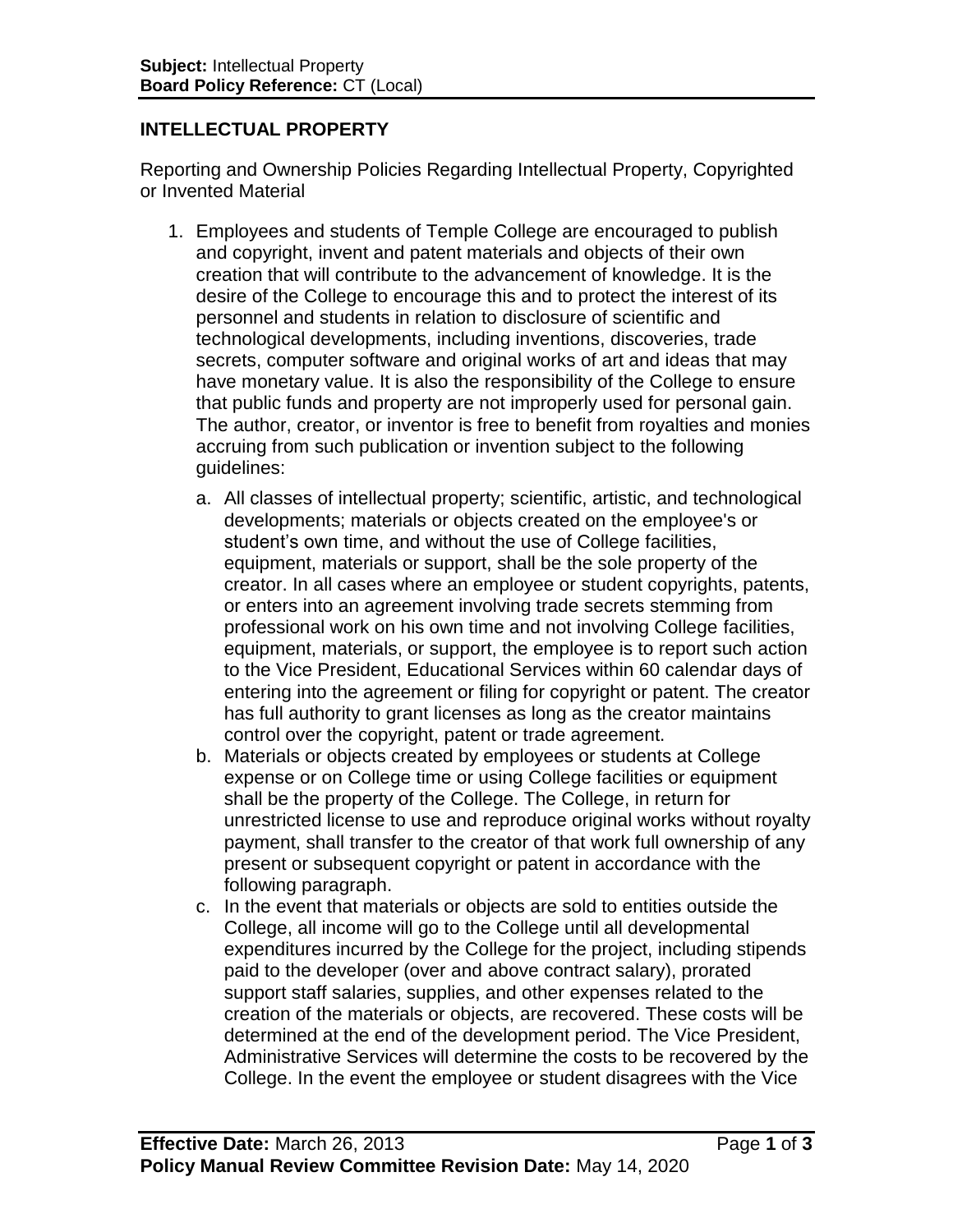President's assessment, the employee or student may appeal his case to the President, who will have final determination in the matter. Once the College costs have been recovered, any additional revenues stemming from this project will be distributed by the Business Office to the developer(s) or creator(s).

- d. The College will ensure equity and management participation on the part of the inventor or inventors in business entities that utilize technology created at Temple College or at any consortium of which Temple College becomes a part.
- e. No College employee or student shall realize a profit from materials sold exclusively to Temple College students.
- f. When instructional material developed by an employee at Temple College is to be sold in the College bookstore for a profit by the employee, the publisher of the material must be approved by the Temple College Curriculum Committee.
- 2. Any College employee or student who intends to create any materials or objects developed wholly or partially using College time, equipment, materials, or facilities and who intends to copyright, patent, or otherwise merchandise those materials or objects will inform the appropriate Vice President at least 30 calendar days before filing final application for copyright, patent, trade secret agreement or marketing agreement. The Vice President will then initiate within five (5) working days an institutional review of intended scientific, creative, or technological disclosures, including consideration of ownership and appropriate legal protection.

This review will be conducted by an ad-hoc committee determined by the appropriate Vice President.

- a. An ad-hoc committee will be appointed.
- b. The committee will present its recommendation to the employee and to the Vice President within 15 working days of its appointment.
- c. The Vice President will submit the committee findings and recommendation to the President within 5 working days of receipt of the Committee report.
- d. Should the employee or student disagree with the findings and recommendation, they may file a counter proposal with the President within 10 working days of receipt of the determination.
- e. The President will present his/her recommendation, and all related documentation to the Board of Trustees at its next regular meeting, provided that the Board meeting is at least 10 working days after receipt of the report and (where appropriate) of the counter proposal from the employee.
- f. The Temple College Board of Trustees will have final determination on the issues under review.